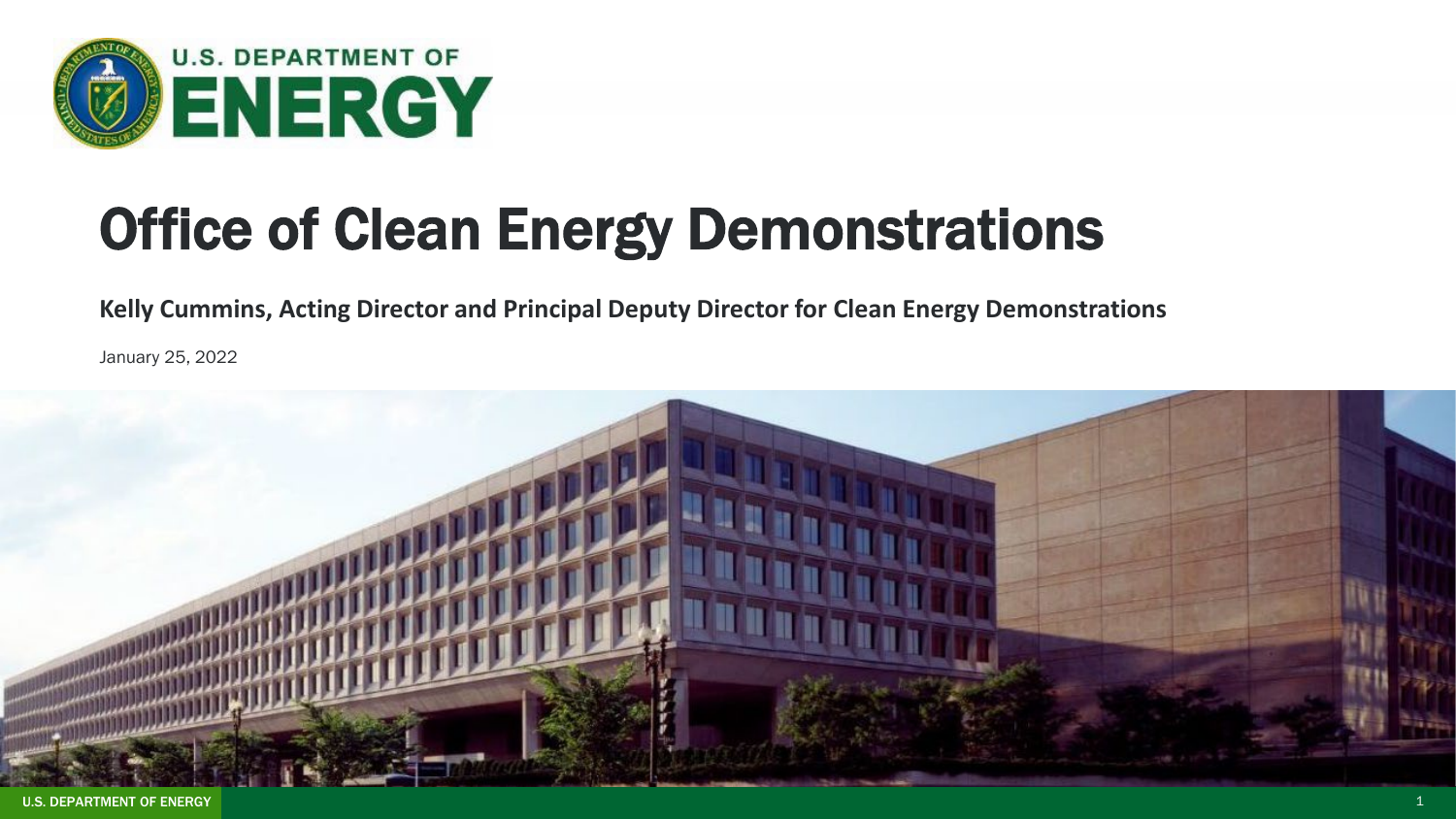## Office of Clean Energy Demonstrations (OCED)

• DOE announced the establishment of OCED on December 21 to deliver more than \$20 billion provided by the Bipartisan Infrastructure Law (BIL) to support large-scale clean energy demonstration projects

• The founding of OCED represents a new chapter that builds on DOE's long-standing position as the premier international driver for clean energy research and development, expanding DOE's scope to fill a critical innovation gap on the path to net-zero emissions by 2050

• OCED's programs include billions of dollars to invest in clean hydrogen, carbon capture and removal, advanced nuclear, and demonstration projects in rural areas and economically hard-hit communities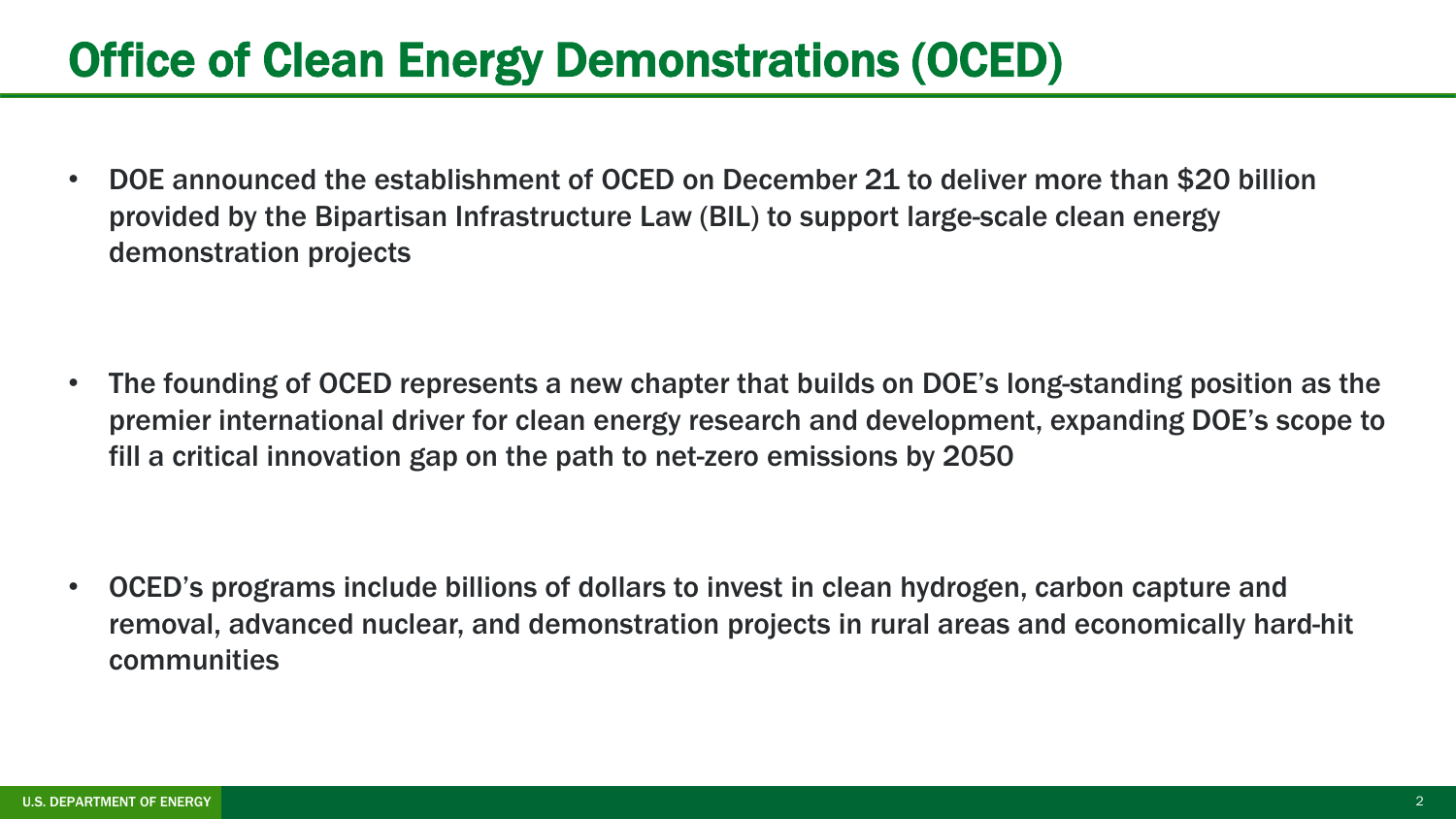## Scope of OCED in the Bipartisan Infrastructure Law

- Carbon Capture Pilots (\$937 million)
- Carbon Capture Demonstrations (\$2.5 billion)
- Industrial Emissions Demonstrations (\$500 million)
- Clean Energy Demonstrations on Mine Lands (\$500 million)
- Rural/Remote Energy Improvement (\$1 billion)
- Upgrading Grids Demonstrations (\$5 billion)
- Energy Storage Demonstrations (\$505 million)
- Regional Hydrogen Hubs (\$8 billion)
- Advanced Reactor Demonstrations (\$2.5 billion)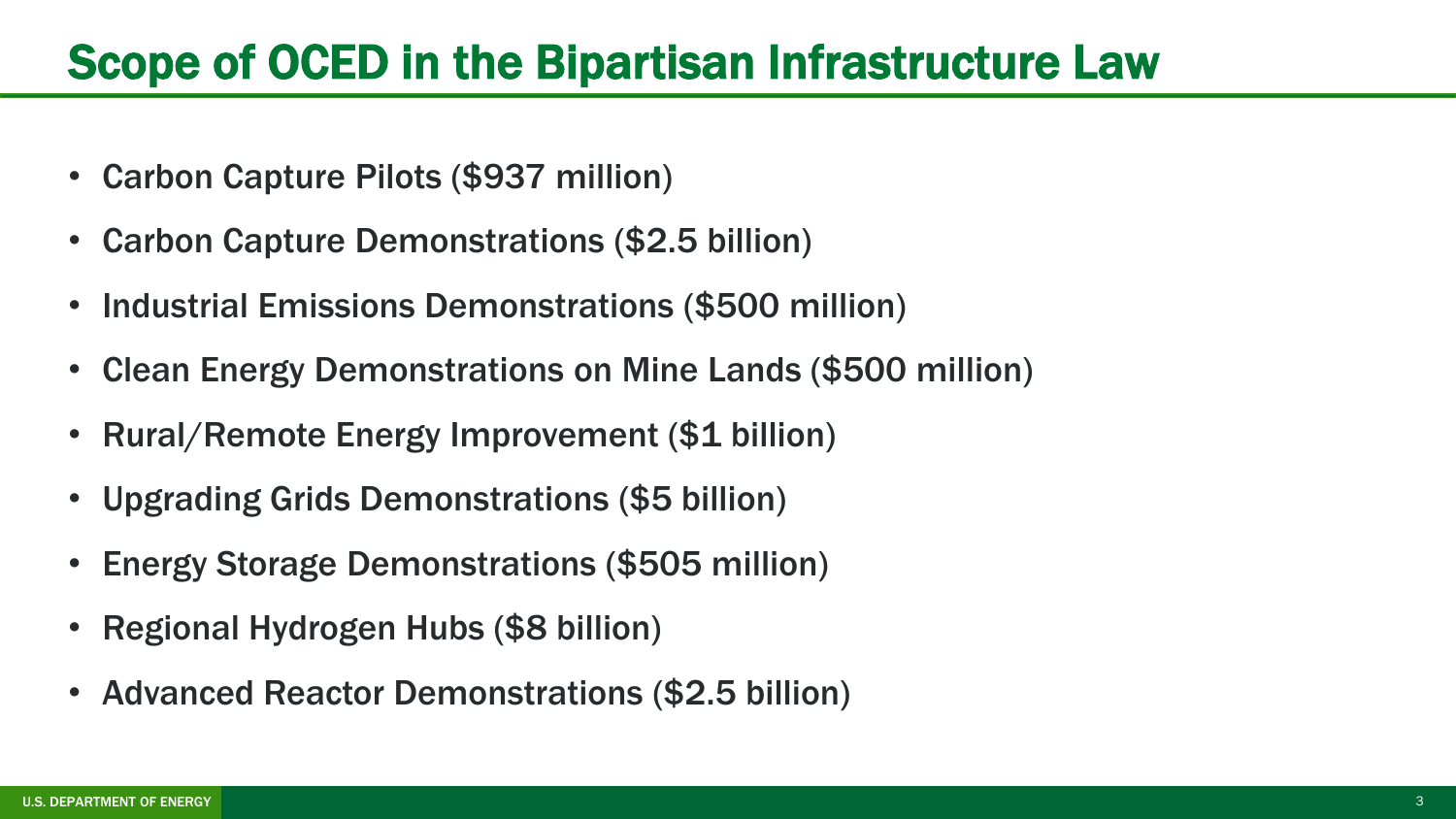- Mission
	- Lead DOE's efforts to deliver clean energy technology demonstration projects at scale in partnership with the private sector
	- The goal of these projects is to accelerate deployment and market adoption of technologies to facilitate an equitable transition to 100% clean electricity by 2035 and net-zero emissions by 2050

## • Functions

- Setting multi-year OCED program plans in partnership with the applied offices, the Loan Programs Office, the Office of Technology Transitions and others
- Conducting evaluations of proposals for projects
- Conducting independent oversight of the execution of projects after funding has been awarded
- Ensuring a balanced portfolio of investments
- Assessing the lessons learned in overseeing projects and implementing improvements in the process of evaluating and overseeing projects